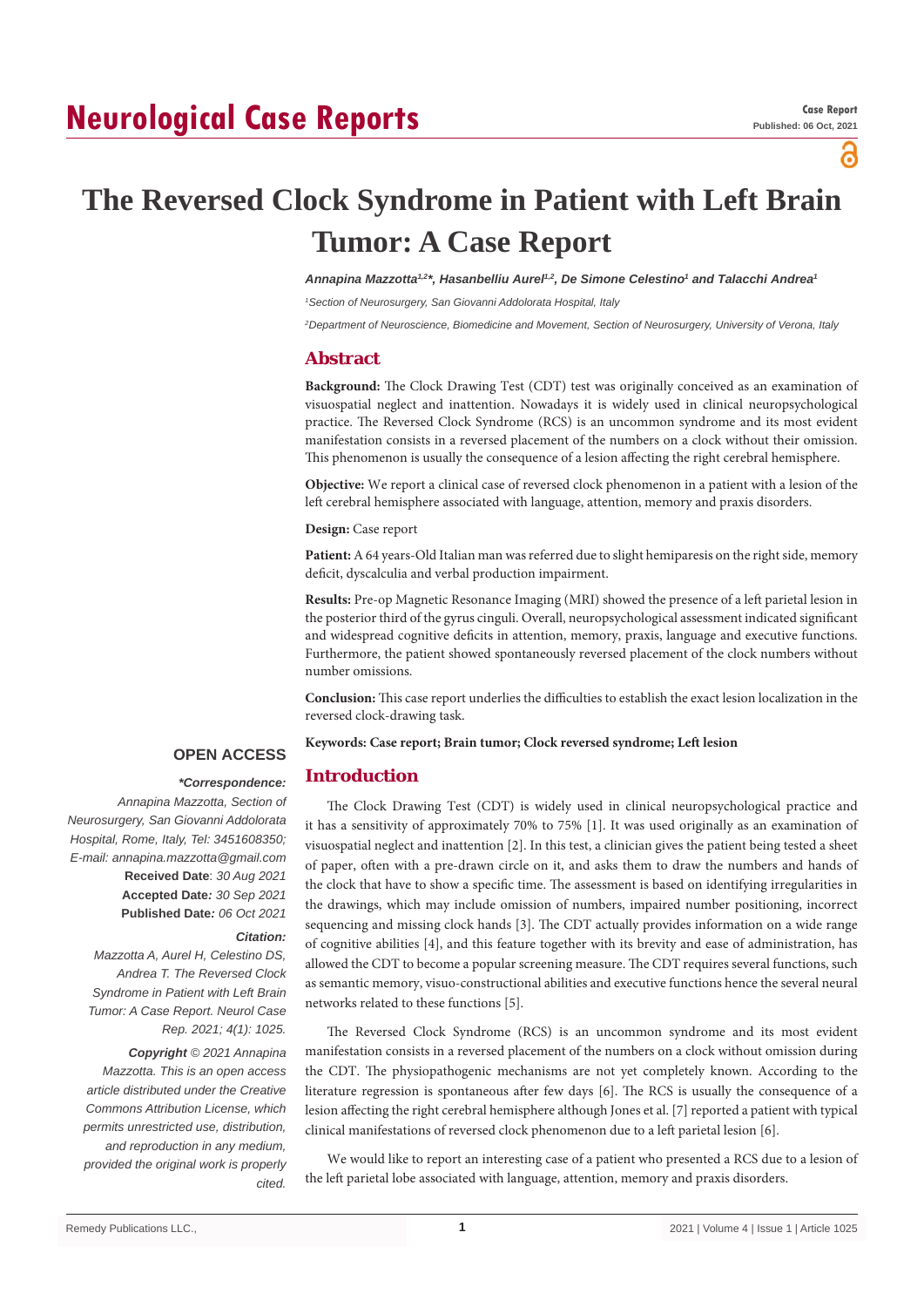# **Case Presentation**

#### **Patient information**

Here we present Mr. PR, a 64-year-old right-handed man, retired warehouseman with 9 years of education and with an unremarkable past medical history. He was referred to the Emergency Department the first days of May 2021 because of the appearance of slight hemiparesis on the right side, memory deficit, dyscalculia and impairment in the verbal production; these neurological manifestations appeared a few days beforehand.

Transferred to the Neurosurgical Ward, the patient was vigilant, responsive and spatiotemporal oriented.

## **Material and Methods**

## **Preoperative imaging**

Initial CT brain scan revealed a left parietal lesion, near the midline, with perilesional edema. On the pre-op MRI, the lesion that extended to the left posterior gyrus cinguli, was hyper intense and surrounded by conspicuous perilesional edema in flair; the T2 GRE sequence showed bleeding signs. After the paramagnetic medium infusion, the lesion presented an intense and dishomogeneous enhancement (Figure 1).

#### **Neuropsychological assessment**

Neuropsychological assessment was carried out by a clinical psychologist the day before surgery. The assessment included tasks on the following topics: attention (Trail Making Test-TMT) [8], memory (immediate and delayed recall), praxis (complex figure copy), language (semantic and phonological verbal fluency; word, non-word and sentence reading and writing; number reading; calculation; object and action picture oral and writing naming; visual and oral sentence comprehension) and executive functions (Stroop test [9], Raven's Progressive Matrices [10]). The depression and anxiety psychological assessment were carried out too.

#### **Annapina Mazzotta, et al., Neurological Case Reports**

#### **Clock drawing test assessment**

The clock-drawing task was performed the day before surgery and 3 days after surgery by giving instructions to the patients to place the numbers of a clock on a previously drawn circle and to set the time to a quarter to three. Based on his age and education the cut-off was 7 [11].

#### **Surgical procedure**

Under general anesthesia and with the aid of the intraoperative neuronavigation system, standing in park bench position, the patient was operated on through a right parieto-occipital craniotomy to expose the posterior third of the superior sagittal sinus and the falx. Access to the lesion was performed through a contralateral transfalx route. The final histological analysis showed the diagnosis of glioblastoma IDH wild type (Gr. IV, WHO 2016).

### **Results**

#### **Neuropsychological assessment**

Mr. P.R.'s responses on the psychological battery indicated adequate depression and state of anxiety.

Overall, the test performance indicated significant and widespread cognitive deficits in attention, memory, praxis, language and executive functions. The score of neuropsychological tests are reported in Table 1.

In comparison with normative data, there were impairments in search speed, mental flexibility and task switching. The patient reported low score in memory and learning ability in the auditoryverbal domain, visual long-term memory whereas the verbal working memory was border line. In the complex figure copy the patient obtained a raw score under the media confronted with normative data. The patient underwent a comprehensive language assessment that showed deficit in reading (words, non-words and sentences), writing (words, non-words and sentences), calculation ability



Figure 1: a-c): Pre-operative MRI T1 post-contrast sequence showing the location of the lesion at the posterior third of the left gyrus cinguli; Axial, Coronal and Sagittal; **d):** T2 GRE shows bleeding signs within the lesion.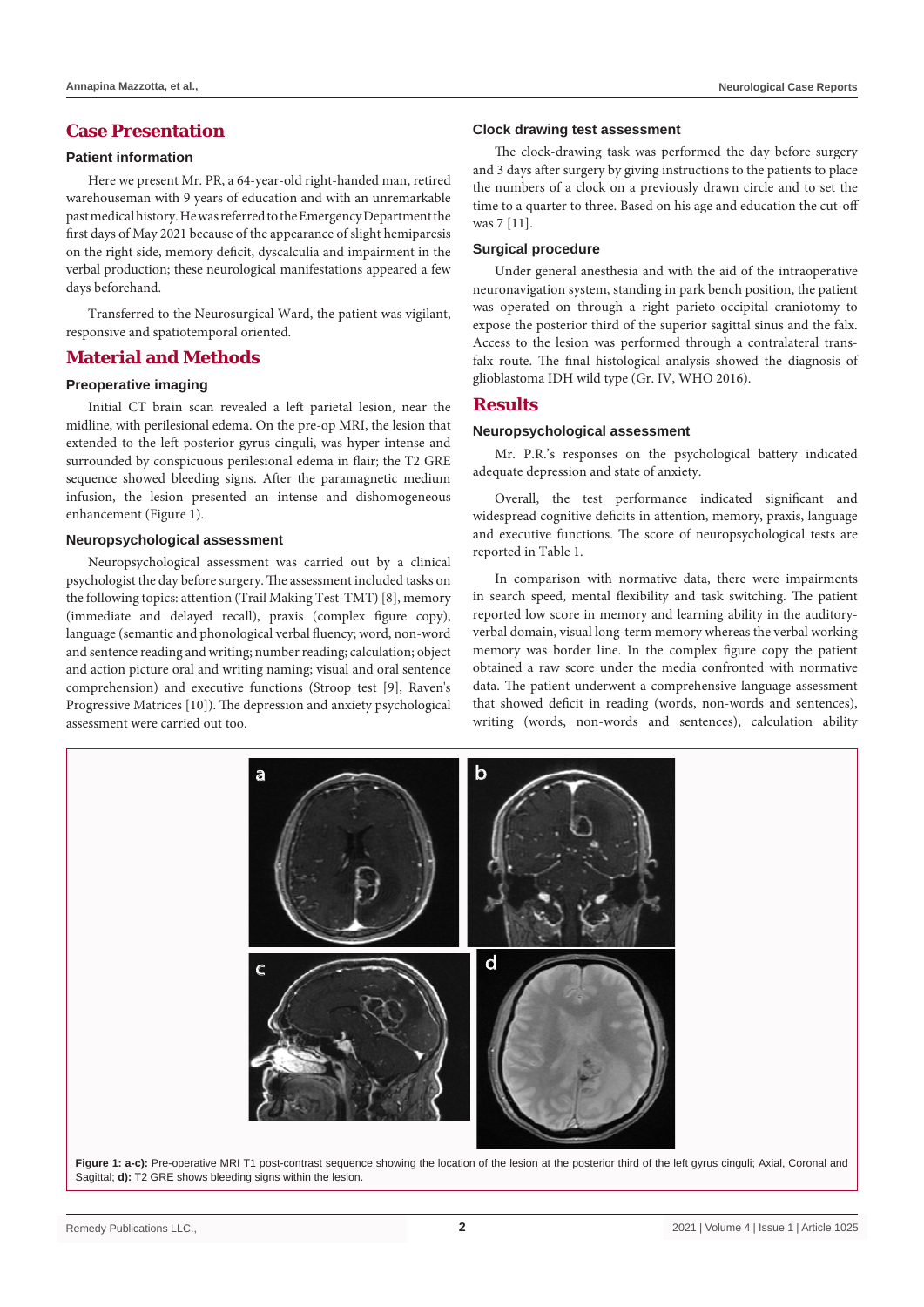**Table 1:** Results of the patient's neuropsychological assessment.

| <b>Test</b>                           |          | Range Raw score | Adjusted<br>score | Cut-off   |  |  |  |  |
|---------------------------------------|----------|-----------------|-------------------|-----------|--|--|--|--|
| <b>Attention</b>                      |          |                 |                   |           |  |  |  |  |
| TMT A                                 | 0-∞      | 53              | 36                | >93       |  |  |  |  |
| TMT B                                 | 0-∞      | 307             | 249               | >282      |  |  |  |  |
| TMT B-A                               | 0-∞      | 254             | 213               | >186      |  |  |  |  |
| Memory                                |          |                 |                   |           |  |  |  |  |
| Digit span forward                    | $0 - 9$  | 6               | 5.83              | <4.25     |  |  |  |  |
| Digit span backward                   | 0-8      | 3               | 2.81              | 2.64      |  |  |  |  |
| 15-word immediate learning            | $0 - 75$ | 26              | 28.3              | < 28.52   |  |  |  |  |
| 15-word delayed recall                | $0 - 15$ | 1               | 1.7               | <4.68     |  |  |  |  |
| Complex figure delayed recall         | $0 - 36$ | 6.5             | 7                 | < 9.47    |  |  |  |  |
| Praxis                                |          |                 |                   |           |  |  |  |  |
| Complex figure copy                   | $0 - 36$ | 24.5            | 25.5              | <28.88    |  |  |  |  |
| Language                              |          |                 |                   |           |  |  |  |  |
| Verbal fluency phonemic cue           | 0-∞      | 27              | 32.91             | $<$ 17.77 |  |  |  |  |
| Cue                                   |          |                 |                   | <28.34    |  |  |  |  |
| Verbal fluency semantic               | 0-∞      | 42              | 47.33             | < 6.4     |  |  |  |  |
| Category                              |          |                 | 6.3               | <4        |  |  |  |  |
| Word reading                          | $0 - 10$ | 9               | 2                 | < 1.3     |  |  |  |  |
| Non-word reading                      | $0 - 5$  | 2               | 0.9               | < 6.3     |  |  |  |  |
| Sentence reading                      | $0 - 2$  | 9               | 5.4               | 1.4       |  |  |  |  |
| Word writing                          | $0 - 10$ | 6               | 0.3               | < 0.6     |  |  |  |  |
| Non-word writing                      | $0 - 5$  | 1               | 0                 | <7.6      |  |  |  |  |
| Sentence writing                      | $0 - 2$  | 0               | 7.3               | 2.2       |  |  |  |  |
| Number reading                        | $0 - 10$ | 8               | 2.3               | $<$ 1     |  |  |  |  |
| Calculation addition                  | $0 - 3$  | 3               | 0.8               | < 1.4     |  |  |  |  |
| Calculation subtraction               | $0 - 3$  | 1               | 2.4               | <8.2      |  |  |  |  |
| Calculation multiplication            | $0 - 3$  | 3               | 10                | < 6.1     |  |  |  |  |
| Noun naming                           | $0 - 10$ | 10              | 9.5               | 2.7       |  |  |  |  |
| Picture naming                        | $0 - 10$ | 10              | 3.9               | $<$ 3     |  |  |  |  |
| Noun writing                          | $0 - 5$  | 4               | 4.6               | < 11.3    |  |  |  |  |
| Picture writing                       | $0 - 5$  | 5               | 13.6              | 11.6      |  |  |  |  |
| Written sentence                      |          |                 | 13.9              |           |  |  |  |  |
| comprehension<br>Auditory sentence    | $0 - 14$ | 14              |                   |           |  |  |  |  |
| comprehension                         |          |                 |                   |           |  |  |  |  |
| <b>Executive functions</b>            |          |                 |                   |           |  |  |  |  |
| Stroop test interference on<br>errors | $0 - 30$ | 0               | 0                 | >4.24     |  |  |  |  |
| Stroop test interference on time      | 0-∞      | 34              | 28.75             | >36.92    |  |  |  |  |
| Raven's progressive matrices          | $0 - 36$ | 18              | 20.5              | $<$ 17.5  |  |  |  |  |

Adjusted scores are raw scores corrected by age, education level, and gender when required. Pathological scores are highlighted in bold

(subtraction) and number reading.

#### **Clock drawing test assessment**

The patient showed spontaneously reversed placement of the numbers of a clock without number omissions in both assessment (pre and post-op). Also Mr. P.R. drew the hands in the opposite direction of what was required according to the hour specified by the examiner (Figure 2). On the contrary, he had not difficulty reading the hour on a clock (Table 2).

| <b>Table 2:</b> Results of the patient's clock drawing assessment before surgery and |  |
|--------------------------------------------------------------------------------------|--|
| 3 days after surgery.                                                                |  |

| Time of assessment   | Range    | Raw score | <b>Adjusted Score</b> | Cut-off |
|----------------------|----------|-----------|-----------------------|---------|
| Before surgery       | $0 - 10$ |           |                       |         |
| 3 days after surgery |          |           |                       | -7      |
| $\cdots$             |          |           |                       |         |

Adjusted scores are raw scores corrected by age, education level, and gender when required. Pathological scores are highlighted in bold

#### **Discussion**

Reversed clock drawing is a transient phenomenon caused by either subcortical or cortical lesions in the right hemisphere [6]. It was especially studied in patients with stroke [6,7] or Alzheimer [1,12].

This is the first reported case of patient with left brain tumor lesion presented the RCS.

This phenomenon has been reported to date just in 8 stroke patients, 7 of whom with a right-sided ischemia, mainly in the temporo-parietal region or in the basal ganglia-internal capsule [6,13], and just 1 patient with a left side lesion [7]. But, in this last case, it does not seem to be related to a specific cortical or subcortical location. It can be due to a lesion that interrupts any components of the cerebral network with a right dominant responsible for spatial attention and visuospatial tasks [14]. Kumral et al. [6] raised the possibility that this disruption could especially affect the systems of perception or motor exploration based on external world coordinates.

Brugnolo et al. [12] found that Alzheimer patients with CDS had hypo-perfusion in the right superior temporal gyrus (BA38 and BA22) and in the left insula. It has been suggested that the phenomenon is the consequence of the disruption of attentional and visuospatial networks, allowing correct allocation of objects in space and mainly attributed to parietal dysfunction, with a strong right prevalence.

A previous study on Alzheimer patients showed that the blood flows in the left parietal, angular regions, bilateral hippocampal and pericallosal regions of patients with low performance in CDT were significantly reduced compared with those of patients with high CDT performance [1]. This study underlined that CDT score correlates with immediate and delayed visual memory scores and suggested that CDT score may be affected by memory and construction ability, as described in our patient.

Another study conducted on neurological patients with focal brain damage found two type of error: (1) impaired spatial organization, usually together with impaired number placement and/or omission of numbers; and (2) impaired time (clock hands) setting, in the context of a relatively well drawn clock that had all the numbers in approximately the correct spatial locations. The second error pattern was much more frequent in subjects with left hemisphere lesions, in particular in the inferior frontal-parietal opercular cortices, with foci in the inferior frontal gyrus, the lower portion of the pre-central and post-central gyri, the anterior portion of the supramarginal gyrus, the insula and the underlying basal ganglia [15]. Furthermore, the patients with impaired time setting demonstrated lower performances on several language-related tests: Controlled Oral Word Association, Token test and Boston Naming Test. On the contrary, subjects with impaired spatial organization did not commit errors on the language-related measures. So, these results support the notion that the CDT defects in the Impaired Time Setting group tended to be related to deficits in language processing, whereas CDT defects in the Impaired Spatial Organization group tended to be